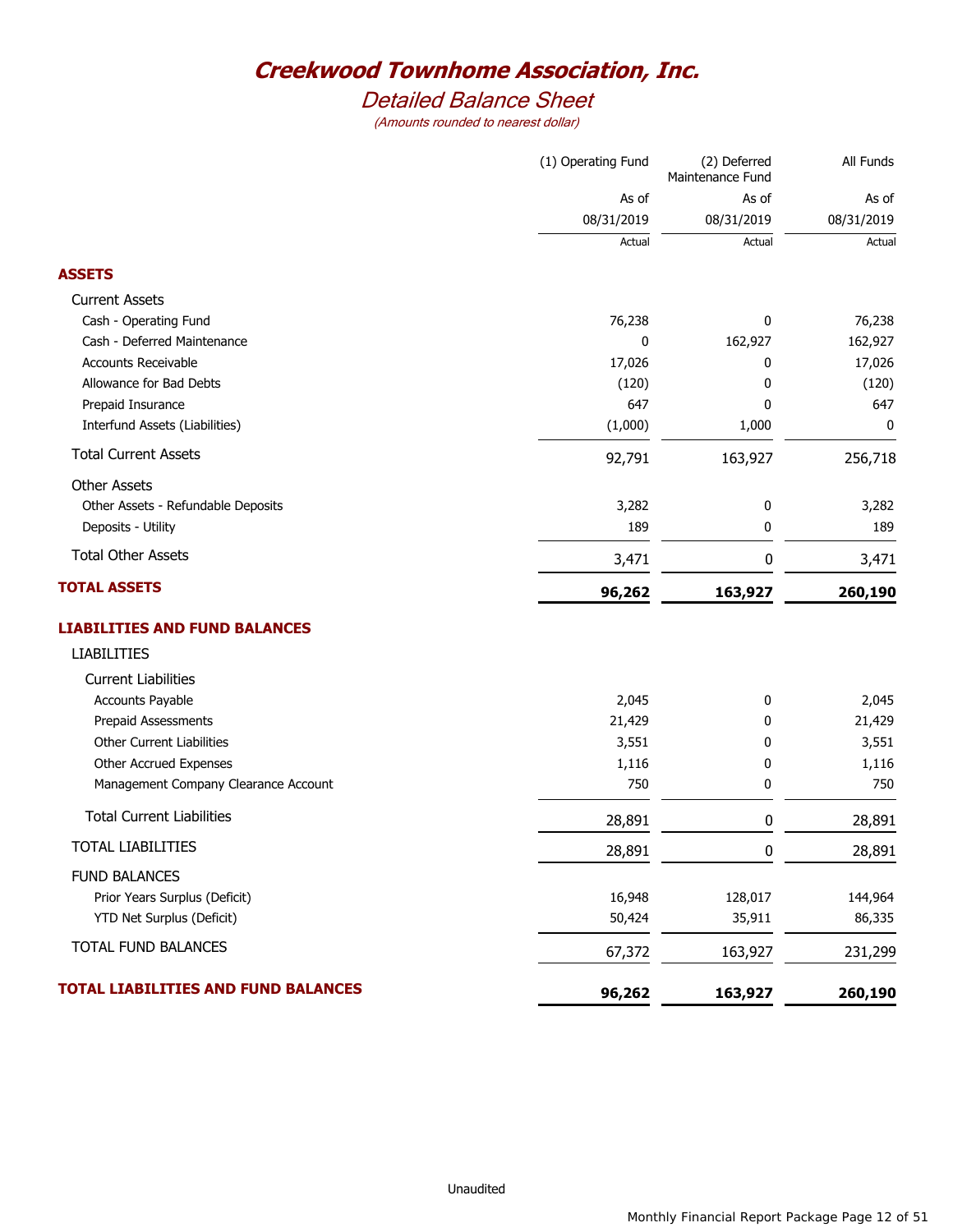*Schedule of Revenues and Expenses - Actual vs. Budget (Accrual)*

### *Operating Fund*

|                                    | Month Ending<br>08/31/2019 |              |              |           |           | <b>YTD</b><br>08/31/2019 | <b>Budget</b> |           |              |              |       |
|------------------------------------|----------------------------|--------------|--------------|-----------|-----------|--------------------------|---------------|-----------|--------------|--------------|-------|
|                                    | \$ Actual                  | \$ Budget    | \$ Variance  | Var %     | \$ Actual | \$ Budget                | \$ Variance   | Var %     | \$ Annual    | \$ Remaining | Rem % |
| <b>Revenues</b>                    |                            |              |              |           |           |                          |               |           |              |              |       |
| <b>Assessments</b>                 |                            |              |              |           |           |                          |               |           |              |              |       |
| <b>Regular Assessments</b>         |                            |              |              |           |           |                          |               |           |              |              |       |
| <b>Full Rate</b>                   | 26,329                     | 30,240       | (3, 911)     | (13%)     | 187,783   | 241,920                  | (54, 137)     | (22%)     | 362,880      | 175,097      | 48%   |
| <b>TOTAL Requiar Assessments</b>   | 26,329                     | 30,240       | (3, 911)     | (13%)     | 187,783   | 241,920                  | (54, 137)     | (22%)     | 362,880      | 175,097      | 48%   |
| <b>Other Assessments</b>           |                            |              |              |           |           |                          |               |           |              |              |       |
| <b>Initial Assessment</b>          | 3,500                      | $\pmb{0}$    | 3,500        | 100%      | 5,000     | 0                        | 5,000         | 100%      | 0            | (5,000)      | 0%    |
| Working Capital Assessment         | $\Omega$                   | 0            | $\mathbf{0}$ | 0%        | 500       | 0                        | 500           | 100%      | 0            | (500)        | 0%    |
| <b>TOTAL Other Assessments</b>     | 3,500                      | $\mathbf 0$  | 3,500        | 100%      | 5,500     | $\mathbf 0$              | 5,500         | 100%      | $\mathbf 0$  | (5,500)      | 0%    |
| <b>Assessment Allocation</b>       |                            |              |              |           |           |                          |               |           |              |              |       |
| <b>Assessment Allocation</b>       | (11, 952)                  | (11, 952)    | $\mathbf 0$  | $0\%$     | (35, 855) | (95, 613)                | 59,758        | (63%)     | (143, 420)   | (107, 565)   | 75%   |
| <b>TOTAL Assessment Allocation</b> | (11, 952)                  | (11, 952)    | $\mathbf 0$  | 0%        | (35, 855) | (95, 613)                | 59,758        | (63%)     | (143, 420)   | (107, 565)   | 75%   |
| <b>TOTAL Assessments</b>           | 17,878                     | 18,288       | (411)        | (2%)      | 157,428   | 146,307                  | 11,121        | 8%        | 219,460      | 62,032       | 28%   |
| <b>Other Income</b>                |                            |              |              |           |           |                          |               |           |              |              |       |
| Late Payment Charges               | 625                        | 0            | 625          | 100%      | 1,215     | 0                        | 1,215         | 100%      | 0            | (1,215)      | 0%    |
| Lien Filing                        | (174)                      | 0            | (174)        | $(100\%)$ | (174)     | 0                        | (174)         | $(100\%)$ | 0            | 174          | 100%  |
| Late Payment Charges Waived        | (100)                      | 0            | (100)        | $(100\%)$ | (100)     | $\mathbf{0}$             | (100)         | $(100\%)$ | 0            | 100          | 100%  |
| Miscellaneous Income               | 0                          | 0            | $\mathbf 0$  | 0%        | 1,020     | 0                        | 1,020         | 100%      | 0            | (1,020)      | 0%    |
| Advertising                        | $\mathbf{0}$               | $\mathbf{0}$ | $\mathbf 0$  | 0%        | 0         | $\mathbf{0}$             | $\mathbf{0}$  | 100%      | $\mathbf{0}$ | $\mathbf{0}$ | 0%    |
| <b>Finance Fees</b>                | 135                        | 0            | 135          | 100%      | 167       | 0                        | 167           | 100%      | $\mathbf 0$  | (167)        | $0\%$ |
| <b>TOTAL Other Income</b>          | 487                        | $\mathbf{0}$ | 487          | 100%      | 2,129     | $\Omega$                 | 2,129         | 100%      | $\mathbf{0}$ | (2, 129)     | $0\%$ |
| <b>TOTAL Revenues</b>              | 18,364                     | 18,288       | 76           | $0\%$     | 159,557   | 146,307                  | 13,250        | 9%        | 219,460      | 59,903       | 27%   |
| <b>Expenses</b>                    |                            |              |              |           |           |                          |               |           |              |              |       |
| <b>Operating Expenses</b>          |                            |              |              |           |           |                          |               |           |              |              |       |
| <b>Direct Operating Expenses</b>   |                            |              |              |           |           |                          |               |           |              |              |       |
| <b>Utilities</b>                   |                            |              |              |           |           |                          |               |           |              |              |       |
| Electricity - Amenity Center       | 329                        | 208          | (121)        | (58%)     | 882       | 1,667                    | 784           | 47%       | 2,500        | 1,618        | 65%   |
| Electricity - Entry                | 0                          | 33           | 33           | 100%      | 110       | 267                      | 156           | 59%       | 400          | 290          | 72%   |
| Electricity - Irrigation           | 154                        | 517          | 363          | 70%       | 1,075     | 4,133                    | 3,058         | 74%       | 6,200        | 5,125        | 83%   |
| Electricity - Streetlights         | 1,116                      | 1,250        | 134          | 11%       | 9,000     | 10,000                   | 1,000         | 10%       | 15,000       | 6,000        | 40%   |
| Telephone/Gate Access Control      | 120                        | 158          | 39           | 25%       | 505       | 1,267                    | 762           | 60%       | 1,900        | 1,395        | 73%   |
| Water/Sewer-Amenity Center         | 97                         | 542          | 444          | 82%       | 830       | 4,333                    | 3,503         | 81%       | 6,500        | 5,670        | 87%   |
| <b>TOTAL Electricity</b>           | 1,815                      | 2,708        | 893          | 33%       | 12,403    | 21,667                   | 9,263         | 43%       | 32,500       | 20,097       | 62%   |
| <b>Grounds Maintenance</b>         |                            |              |              |           |           |                          |               |           |              |              |       |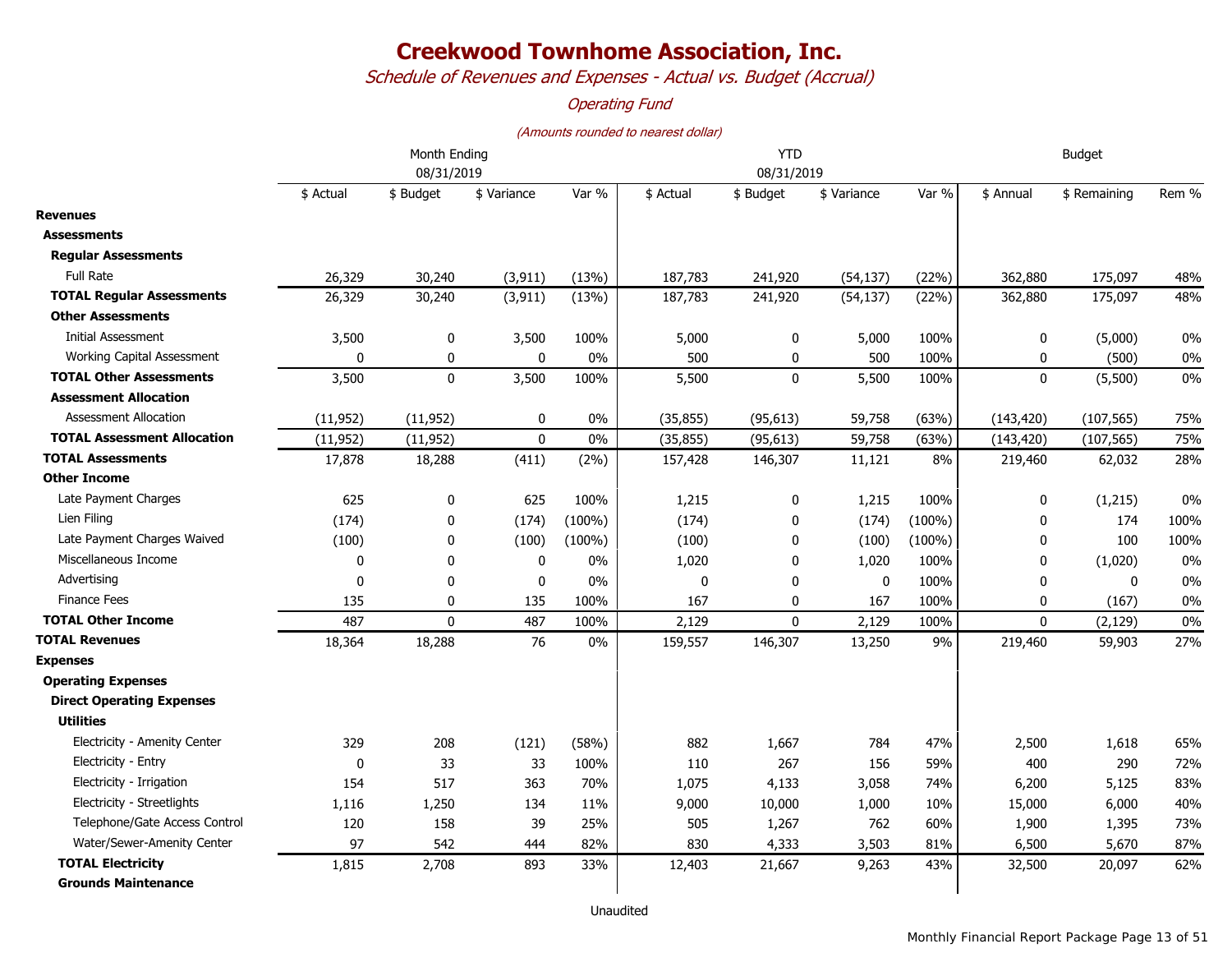## *Schedule of Revenues and Expenses - Actual vs. Budget (Accrual)*

### *Operating Fund*

#### *(Amounts rounded to nearest dollar)*

|                                                  |             | <b>YTD</b>   |             |           |           | <b>Budget</b> |             |           |             |              |       |
|--------------------------------------------------|-------------|--------------|-------------|-----------|-----------|---------------|-------------|-----------|-------------|--------------|-------|
|                                                  | 08/31/2019  |              |             |           |           | 08/31/2019    |             |           |             |              |       |
|                                                  | \$ Actual   | \$ Budget    | \$ Variance | Var %     | \$ Actual | \$ Budget     | \$ Variance | Var %     | \$ Annual   | \$ Remaining | Rem % |
| Landscape Contract                               | 4,529       | 4,445        | (84)        | (2%)      | 35,217    | 35,560        | 343         | 1%        | 53,340      | 18,123       | 34%   |
| Mulch                                            | 0           | 1,560        | 1,560       | 100%      | 9,180     | 12,480        | 3,300       | 26%       | 18,720      | 9,540        | 51%   |
| Pond/Lake Maintenance                            | 275         | 275          | 0           | 0%        | 1,375     | 2,200         | 825         | 38%       | 3,300       | 1,925        | 58%   |
| Landscape Repairs & Maint                        | $\mathbf 0$ | 825          | 825         | 100%      | 0         | 6,600         | 6,600       | 100%      | 9,900       | 9,900        | 100%  |
| Irrigation/Well Maint/Replace                    | 183         | 375          | 192         | 51%       | 725       | 3,000         | 2,275       | 76%       | 4,500       | 3,775        | 84%   |
| Termite Warranty Program                         | $\mathbf 0$ | 504          | 504         | 100%      | 5,562     | 4,032         | (1, 530)    | (38%)     | 6,048       | 486          | 8%    |
| Pest Control                                     | 1,350       | 1,008        | (342)       | (34%)     | 3,672     | 8,067         | 4,395       | 54%       | 12,100      | 8,428        | 70%   |
| <b>TOTAL Grounds Maintenance</b>                 | 6,337       | 8,992        | 2,655       | 30%       | 55,731    | 71,939        | 16,207      | 23%       | 107,908     | 52,177       | 48%   |
| <b>Clubhouse and Pool</b>                        |             |              |             |           |           |               |             |           |             |              |       |
| Pool Maintenance Contract                        | 800         | 800          | 0           | $0\%$     | 6,425     | 6,400         | (25)        | 0%        | 9,600       | 3,175        | 33%   |
| Pool Expense - Other                             | $\mathbf 0$ | 0            | 0           | 0%        | 435       | $\mathbf{0}$  | (435)       | $(100\%)$ | 0           | (435)        | 0%    |
| Permits                                          | 250         | 0            | (250)       | $(100\%)$ | 250       | 250           | 0           | 0%        | 250         | 0            | 0%    |
| Pool Supplies and Repairs                        | 289         | 150          | (139)       | (92%)     | 959       | 1,200         | 241         | 20%       | 1,900       | 941          | 50%   |
| <b>Amenity Center Repairs/Maint</b>              | 137         | 333          | 196         | 59%       | 1,522     | 2,667         | 1,145       | 43%       | 4,000       | 2,478        | 62%   |
| Janitorial Supplies                              | 369         | 167          | (202)       | (121%)    | 1,086     | 1,333         | 247         | 19%       | 2,000       | 914          | 46%   |
| Janitorial Services                              | 1,540       | 817          | (723)       | (89%)     | 3,300     | 6,533         | 3,233       | 49%       | 9,800       | 6,500        | 66%   |
| Social / Community Events                        | 0           | 100          | 100         | 100%      | 0         | 800           | 800         | 100%      | 1,300       | 1,300        | 100%  |
| <b>TOTAL Clubhouse and Pool</b>                  | 3,385       | 2,367        | (1,018)     | (43%)     | 13,978    | 19,183        | 5,206       | 27%       | 28,850      | 14,872       | 52%   |
| <b>Repairs/Maint - General</b>                   |             |              |             |           |           |               |             |           |             |              |       |
| Gate Maintenance Contract                        | 0           | 50           | 50          | 100%      | 870       | 400           | (470)       | (118%)    | 600         | (270)        | (45%) |
| <b>Towing Contract or Services</b>               | 0           | 217          | 217         | 100%      | 0         | 1,733         | 1,733       | 100%      | 2,600       | 2,600        | 100%  |
| <b>Amenity Access Systems</b>                    | 0           | 0            | $\pmb{0}$   | 0%        | 218       | 0             | (218)       | $(100\%)$ | 0           | (218)        | 0%    |
| General Maintenance and Repair                   | 100         | 1,292        | 1,192       | 92%       | 7,350     | 10,333        | 2,983       | 29%       | 15,500      | 8,150        | 53%   |
| <b>TOTAL Repair/Maint - General</b>              | 100         | 1,558        | 1,458       | 94%       | 8,438     | 12,467        | 4,029       | 32%       | 18,700      | 10,262       | 55%   |
| <b>Security and Patrols</b>                      |             |              |             |           |           |               |             |           |             |              |       |
| Security and Patrols                             | 0           | 0            | 0           | $0\%$     | 153       | 0             | (153)       | $(100\%)$ | 0           | (153)        | 0%    |
| <b>TOTAL Security and Patrols</b>                | $\mathbf 0$ | $\mathbf 0$  | $\mathbf 0$ | $0\%$     | 153       | 0             | (153)       | $(100\%)$ | 0           | (153)        | 0%    |
| <b>Taxes - Personal Property</b>                 |             |              |             |           |           |               |             |           |             |              |       |
| General                                          | 0           | 0            | 0           | $0\%$     | 190       | 0             | (190)       | $(100\%)$ | 0           | (190)        | 0%    |
| <b>TOTAL Taxes - Personal</b><br><b>Property</b> | $\mathbf 0$ | $\mathbf{0}$ | $\mathbf 0$ | 0%        | 190       | $\mathbf 0$   | (190)       | $(100\%)$ | $\mathbf 0$ | (190)        | 0%    |
| <b>Trash Removal</b>                             |             |              |             |           |           |               |             |           |             |              |       |
| <b>Trash Removal</b>                             | 0           | 0            | 0           | 0%        | 50        | 0             | (50)        | $(100\%)$ | $\mathbf 0$ | (50)         | 0%    |
| <b>TOTAL Trash Removal</b>                       | $\mathbf 0$ | $\mathbf 0$  | $\mathbf 0$ | $0\%$     | 50        | 0             | (50)        | $(100\%)$ | $\mathbf 0$ | (50)         | 0%    |

Unaudited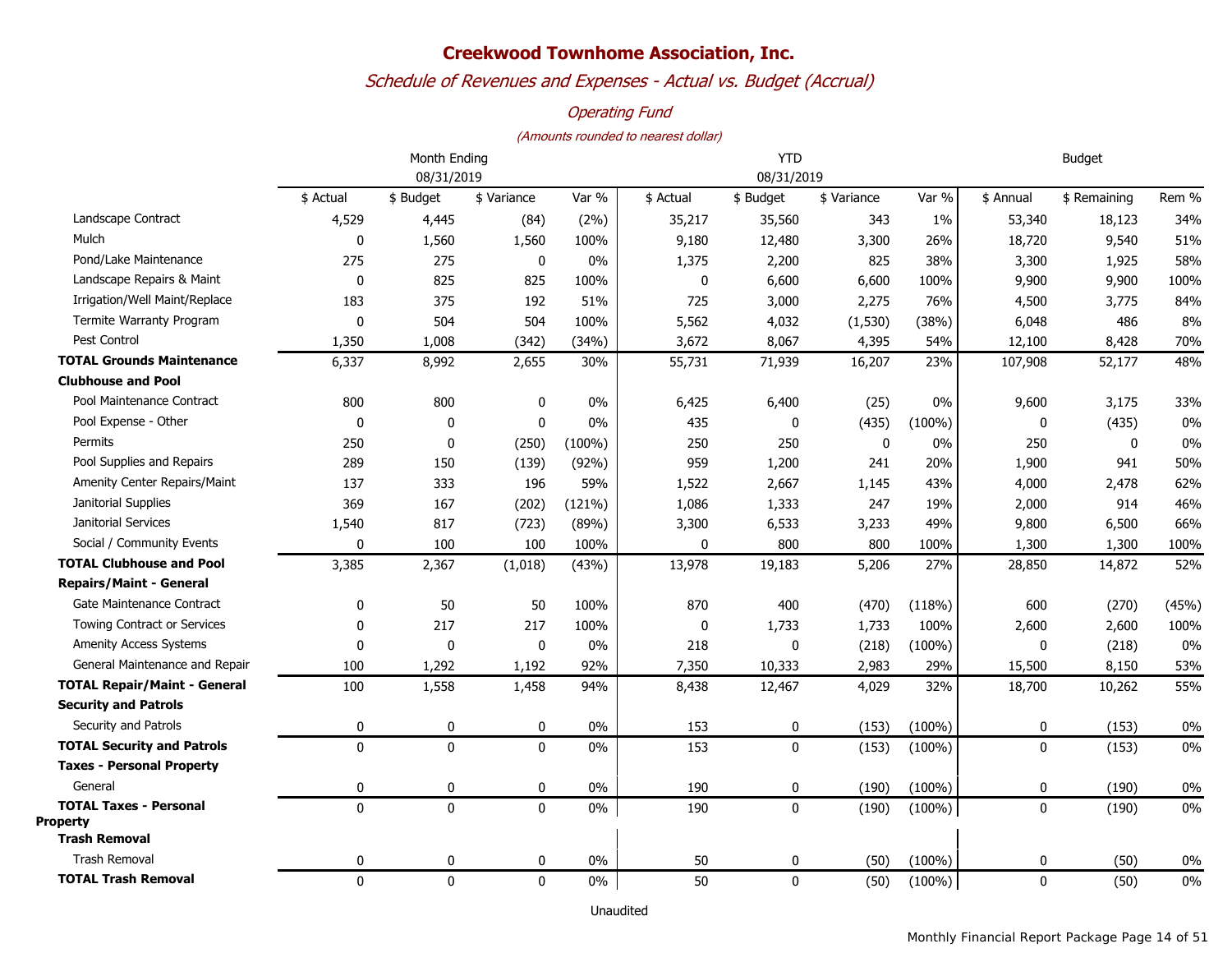*Schedule of Revenues and Expenses - Actual vs. Budget (Accrual)*

### *Operating Fund*

|                                                      |              | Month Ending |              | <b>YTD</b> |           |             |             | <b>Budget</b> |             |              |        |  |
|------------------------------------------------------|--------------|--------------|--------------|------------|-----------|-------------|-------------|---------------|-------------|--------------|--------|--|
|                                                      | 08/31/2019   |              |              |            |           | 08/31/2019  |             |               |             |              |        |  |
|                                                      | \$ Actual    | \$ Budget    | \$ Variance  | Var %      | \$ Actual | \$ Budget   | \$ Variance | Var %         | \$ Annual   | \$ Remaining | Rem %  |  |
| <b>TOTAL Direct Operating Expenses</b>               | 11,637       | 15,626       | 3,988        | 26%        | 90,943    | 125,255     | 34,312      | 27%           | 187,958     | 97,015       | 52%    |  |
| <b>General and Administrative</b><br><b>Expenses</b> |              |              |              |            |           |             |             |               |             |              |        |  |
| <b>Professional Fees</b>                             |              |              |              |            |           |             |             |               |             |              |        |  |
| <b>Income Tax Preparation</b>                        | 0            | 0            | 0            | 0%         | 0         | 3,090       | 3,090       | 100%          | 3,090       | 3,090        | 100%   |  |
| Legal and Professional Fees                          | $\mathbf{0}$ | 0            | $\pmb{0}$    | 0%         | 0         | 1,000       | 1,000       | 100%          | 1,500       | 1,500        | 100%   |  |
| <b>TOTAL Professional Fees</b>                       | $\mathbf{0}$ | $\mathbf{0}$ | $\mathbf{0}$ | 0%         | $\Omega$  | 4,090       | 4,090       | 100%          | 4,590       | 4,590        | 100%   |  |
| <b>Bad Debts</b>                                     |              |              |              |            |           |             |             |               |             |              |        |  |
| <b>Bad Debts</b>                                     | 0            | 250          | 250          | 100%       | 0         | 2,000       | 2,000       | 100%          | 3,000       | 3,000        | 100%   |  |
| <b>TOTAL Bad Debts</b>                               | $\mathbf{0}$ | 250          | 250          | 100%       | $\Omega$  | 2,000       | 2,000       | 100%          | 3,000       | 3,000        | 100%   |  |
| <b>Bank Charges</b>                                  |              |              |              |            |           |             |             |               |             |              |        |  |
| <b>Bank Charges</b>                                  | 0            | 0            | $\pmb{0}$    | 0%         | 145       | 0           | (145)       | $(100\%)$     | $\pmb{0}$   | (145)        | $0\%$  |  |
| <b>TOTAL Bank Charges</b>                            | $\mathbf{0}$ | $\pmb{0}$    | $\mathbf{0}$ | 0%         | 145       | $\pmb{0}$   | (145)       | $(100\%)$     | $\mathbf 0$ | (145)        | 0%     |  |
| <b>Collection Expense</b>                            |              |              |              |            |           |             |             |               |             |              |        |  |
| <b>Collection Expense</b>                            | 85           | 0            | (85)         | $(100\%)$  | 85        | 0           | (85)        | $(100\%)$     | $\mathbf 0$ | (85)         | 0%     |  |
| <b>TOTAL Collection Expense</b>                      | 85           | $\pmb{0}$    | (85)         | $(100\%)$  | 85        | $\pmb{0}$   | (85)        | $(100\%)$     | $\mathbf 0$ | (85)         | 0%     |  |
| <b>Insurance</b>                                     |              |              |              |            |           |             |             |               |             |              |        |  |
| General, Property & Liability                        | 323          | 482          | 158          | 33%        | 4,598     | 3,855       | (743)       | (19%)         | 5,783       | 1,185        | 20%    |  |
| <b>TOTAL Insurance</b>                               | 323          | 482          | 158          | 33%        | 4,598     | 3,855       | (743)       | (19%)         | 5,783       | 1,185        | 20%    |  |
| <b>Management Fee</b>                                |              |              |              |            |           |             |             |               |             |              |        |  |
| Management Contract                                  | 1,012        | 1,064        | 52           | 5%         | 9,488     | 8,512       | (976)       | (11%)         | 12,768      | 3,280        | 26%    |  |
| <b>TOTAL Management Fee</b>                          | 1,012        | 1,064        | 52           | 5%         | 9,488     | 8,512       | (976)       | (11%)         | 12,768      | 3,280        | 26%    |  |
| <b>Administration</b>                                |              |              |              |            |           |             |             |               |             |              |        |  |
| Administration                                       | 135          | 0            | (135)        | $(100\%)$  | 433       | 0           | (433)       | $(100\%)$     | 0           | (433)        | 0%     |  |
| Corporate Annual Report                              | 0            | $\mathbf 0$  | $\mathbf 0$  | 0%         | 61        | 61          | $\mathbf 0$ | 0%            | 61          | $\mathbf 0$  | 0%     |  |
| Coupons                                              | 55           | $\mathbf 0$  | (55)         | $(100\%)$  | 515       | 0           | (515)       | $(100\%)$     | 0           | (515)        | 0%     |  |
| <b>Internet Access</b>                               | $\mathbf{0}$ | $\mathbf 0$  | $\mathbf 0$  | 0%         | 585       | 0           | (585)       | $(100\%)$     | 0           | (585)        | 0%     |  |
| Miscellaneous                                        | 1,140        | 0            | (1, 140)     | $(100\%)$  | 1,816     | 0           | (1, 816)    | $(100\%)$     | 0           | (1, 816)     | 0%     |  |
| <b>Office Supplies</b>                               | 0            | 150          | 150          | 100%       | 425       | 1,200       | 775         | 65%           | 1,800       | 1,375        | 76%    |  |
| Postage                                              | 0            | $\mathbf 0$  | $\mathbf 0$  | 0%         | 38        | $\mathbf 0$ | (38)        | $(100\%)$     | $\mathbf 0$ | (38)         | $0\%$  |  |
| <b>TOTAL Administration</b>                          | 1,330        | 150          | (1, 180)     | (787%)     | 3,874     | 1,261       | (2,612)     | (207%)        | 1,861       | (2,012)      | (108%) |  |
| <b>TOTAL General and</b><br>Administrative Expenses  | 2,751        | 1,946        | (805)        | (41%)      | 18,190    | 19,719      | 1,529       | 8%            | 28,002      | 9,813        | 35%    |  |
| <b>TOTAL Operating Expenses</b>                      | 14,388       | 17,572       | 3,183        | 18%        | 109,133   | 144,974     | 35,841      | 25%           | 215,960     | 106,827      | 49%    |  |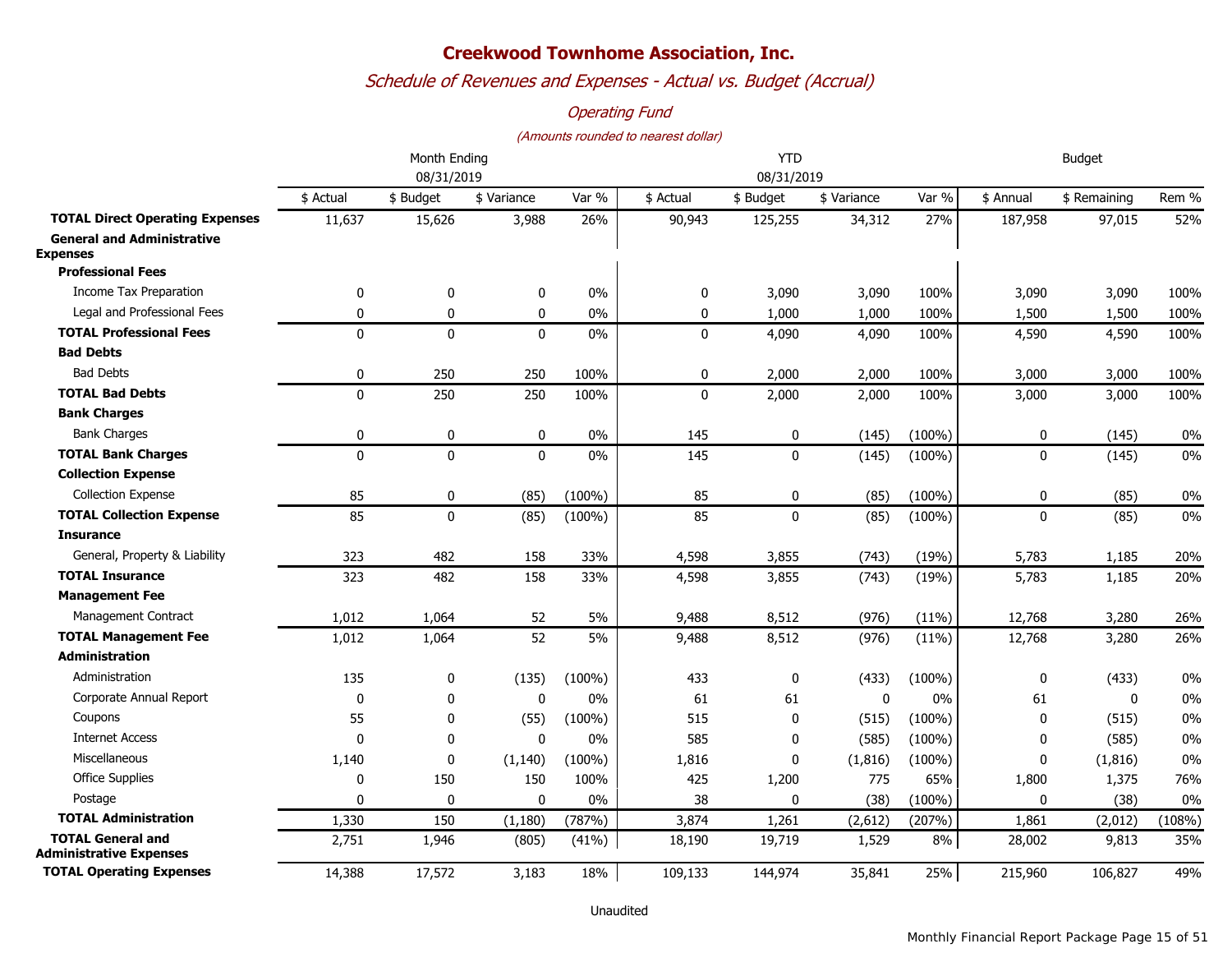# *Schedule of Revenues and Expenses - Actual vs. Budget (Accrual)*

### *Operating Fund*

|                              |           | Month Ending |          |       | <b>YTD</b> |            | Budget      |         |           |                    |       |
|------------------------------|-----------|--------------|----------|-------|------------|------------|-------------|---------|-----------|--------------------|-------|
|                              |           | 08/31/2019   |          |       |            | 08/31/2019 |             |         |           |                    |       |
|                              | \$ Actual | \$ Budget    | Variance | Var % | \$ Actual  | \$ Budget  | \$ Variance | Var %   | \$ Annual | <b>S</b> Remaining | Rem % |
| <b>Other Expenses</b>        |           |              |          |       |            |            |             |         |           |                    |       |
| Contingency                  |           | 300          | 300      | 100%  | 0          | 2,400      | 2,400       | 100%    | 3,500     | 3,500              | 100%  |
| <b>TOTAL Other Expenses</b>  |           | 300          | 300      | 100%  |            | 2,400      | 2,400       | 100%    | 3,500     | 3,500              | 100%  |
| <b>TOTAL Expenses</b>        | 14,388    | 17,872       | 3,483    | 19%   | 109,133    | 147,374    | 38,241      | 26%     | 219,460   | 110,327            | 50%   |
| <b>NET SURPLUS (DEFICIT)</b> | 3,976     | 417          | 3,560    | 854%  | 50,424     | (1,067)    | 51,491      | (>999%) |           | (50, 424)          | 0%    |